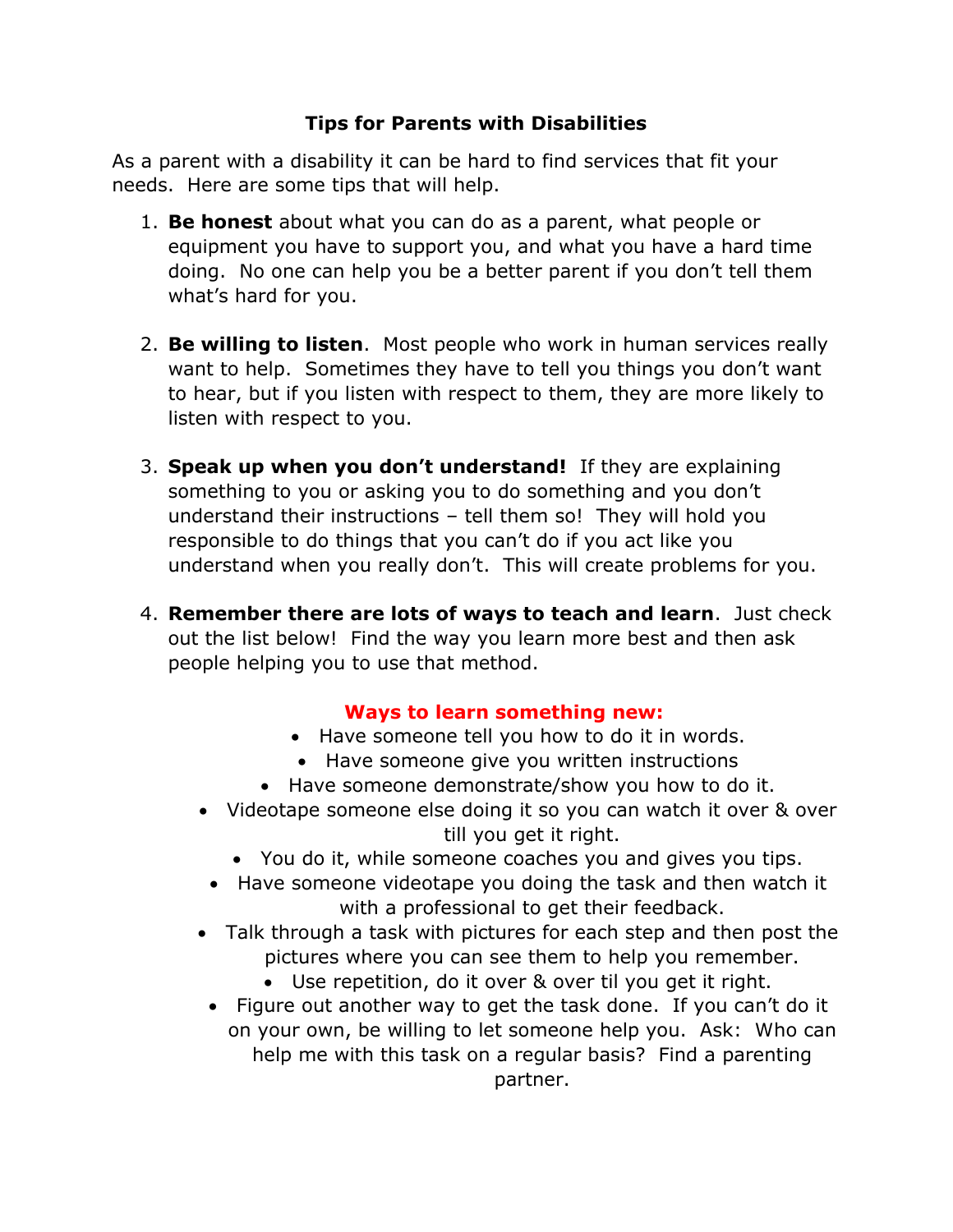# **Where to go for help**

| If you need help with<br>this                                                                                                                                | Call this number                                                                                                                                                                                                            |
|--------------------------------------------------------------------------------------------------------------------------------------------------------------|-----------------------------------------------------------------------------------------------------------------------------------------------------------------------------------------------------------------------------|
| Breastfeeding                                                                                                                                                | Oklahoma Breastfeeding Hotline<br>1-877-271-6455<br>http://bis.health.ok.gov                                                                                                                                                |
| Parenting reminders - free<br>text messages thru your<br>pregnancy and baby's first<br>year.                                                                 | Text4baby<br>Text BABY to 511411                                                                                                                                                                                            |
| Finding social services -<br>food, housing, help with<br>utilities, help with<br>healthcare, job support or a<br>crisis                                      | Call 211 Helpline<br>http://www.211.org                                                                                                                                                                                     |
| Feeling depressed after you<br>baby is born                                                                                                                  | Post-partum depression hotline<br>1-800-944-4773<br>http://www.postparum.net                                                                                                                                                |
| Your Soonercare benefits                                                                                                                                     | SoonerCare Hotline<br>1-800-987-7767<br>http://www.okhca.org                                                                                                                                                                |
| Giving your child medicine                                                                                                                                   | Poison Control and Medication Education hotline<br>1-800-222-1222<br>http://www.oklahomapoison.org                                                                                                                          |
| Childcare advice - Pre-<br>recorded messages on a<br>variety of topics related to<br>child care, health, and<br>development are available<br>24 hours a day. | Warmline - 1-888-574-5437.<br>For a list of topics available click here:<br>https://www.ok.gov/health2/documents/Resources.pdf                                                                                              |
| Your child has special needs<br>or a disability and you aren't<br>sure who to call for help.                                                                 | Sooner SUCCESS 1-877-441-0434                                                                                                                                                                                               |
| A ride to a medical<br>appointment                                                                                                                           | Sooner Ride - To make a reservation, you must call 1-877-<br>404-4500 or 711 (TDD) at least three (3) business days<br>before your medical appointment.<br>http://www.okhca.org/publications/pdflib/SoonerRide%20<br>10.pdf |
| Daily healthy recipes and<br>tips for easy, inexpensive<br>meals                                                                                             | https://www.facebook.com/nutr4allOK/<br>https://www.pinterest.com/nutr4allOK/                                                                                                                                               |
| Know what your child should<br>be able to do at their age                                                                                                    | FREE library of photos and videos of developmental<br>http://www.cdc.gov/ncbddd/actearly/milestones/milestone<br>s-in-action.html                                                                                           |